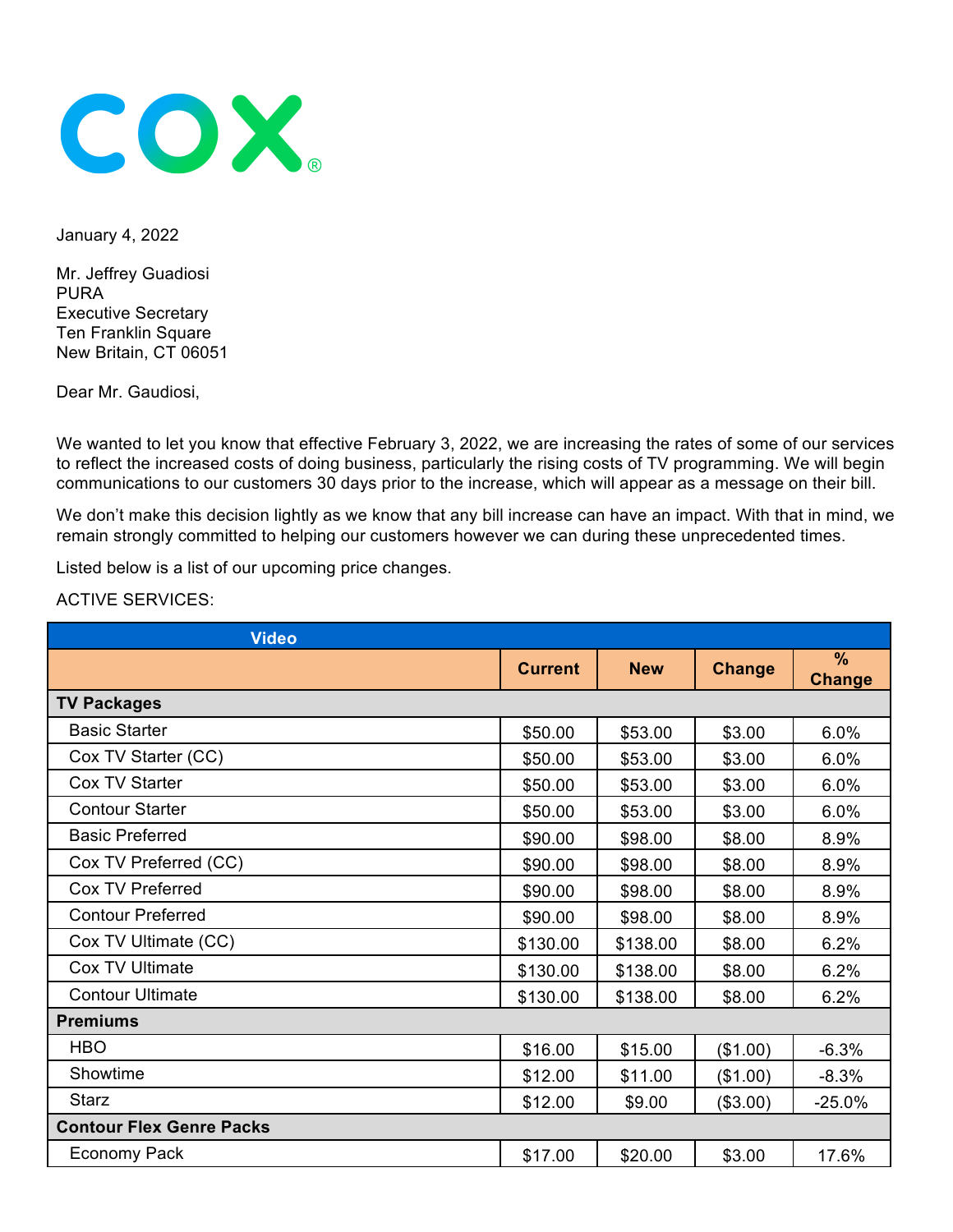## GRANDFATHERED SERVICES:

| <b>Video</b>                       |                |            |               |                                |
|------------------------------------|----------------|------------|---------------|--------------------------------|
|                                    | <b>Current</b> | <b>New</b> | <b>Change</b> | $\frac{9}{6}$<br><b>Change</b> |
| <b>TV Packages</b>                 |                |            |               |                                |
| <b>Contour Flex Economy</b>        | \$47.00        | \$50.00    | \$3.00        | 6.4%                           |
| <b>TV Economy</b>                  | \$47.00        | \$50.00    | \$3.00        | 6.4%                           |
| <b>TV Economy Plus</b>             | \$56.00        | \$59.00    | \$3.00        | 5.4%                           |
| <b>TV Essential</b>                | \$90.00        | \$94.50    | \$4.50        | 5.0%                           |
| Contour TV (Advanced)              | \$95.00        | \$99.50    | \$4.50        | 4.7%                           |
| <b>Contour TV Preferred</b>        | \$107.00       | \$111.50   | \$4.50        | 4.2%                           |
| AdvtV / Contour TV Premier         | \$119.00       | \$123.50   | \$4.50        | 3.8%                           |
| <b>AdvTV Ult</b>                   | \$162.99       | \$167.49   | \$4.50        | 2.8%                           |
| AdvTV Ult w/ 4 Prem                | \$171.99       | \$176.49   | \$4.50        | 2.6%                           |
| AdvTV Ult w/ R6 DVR                | \$170.50       | \$175.00   | \$4.50        | 2.6%                           |
| CTV Ult w/ R6 DVR                  | \$170.50       | \$175.00   | \$4.50        | 2.6%                           |
| <b>CTV Ultimate</b>                | \$168.50       | \$168.00   | (\$0.50)      | $-0.3%$                        |
| <b>Super Mix</b>                   | \$105.00       | \$109.50   | \$4.50        | 4.3%                           |
| TV Economy Latino                  | \$50.00        | \$53.00    | \$3.00        | 6.0%                           |
| Contour Flex Economy Latino        | \$57.00        | \$60.00    | \$3.00        | 5.3%                           |
| Contour TV Latino                  | \$105.00       | \$109.50   | \$4.50        | 4.3%                           |
| <b>Contour TV Latino Preferred</b> | \$117.00       | \$121.50   | \$4.50        | 3.8%                           |
| <b>Contour TV Latino Ultimate</b>  | \$187.01       | \$191.51   | \$4.50        | 2.4%                           |
| Faith & Family                     | \$4.99         | \$5.99     | \$1.00        | 20.0%                          |
| <b>Surcharges</b>                  |                |            |               |                                |
| <b>Broadcast Surcharge</b>         | \$16.00        | \$19.00    | \$3.00        | 18.8%                          |
| <b>Regional Sports Surcharge</b>   | \$11.00        | \$12.50    | \$1.50        | 13.6%                          |

## **EQUIPMENT:**

| <b>Receivers</b>                        |         |        |          |          |
|-----------------------------------------|---------|--------|----------|----------|
| C2 with Voice Remote (6800, 6802, 6803) | \$10.00 | \$8.50 | (\$1.50) | $-15.0%$ |
| C <sub>2</sub> with Voice Remote CSP    | \$10.00 | \$8.50 | (\$1.50) | $-15.0%$ |
| C2 Wireless (6804, 6805, 6806, 6807)    | \$10.00 | \$8.50 | (\$1.50) | $-15.0%$ |
| C <sub>2</sub> Wireless C <sub>SP</sub> | \$10.00 | \$8.50 | (\$1.50) | $-15.0%$ |
| DTA Mini Box (695, 696)                 | \$4.00  | \$6.00 | \$2.00   | 50.0%    |
| Cable Card (650)                        | \$4.00  | \$6.00 | \$2.00   | 50.0%    |